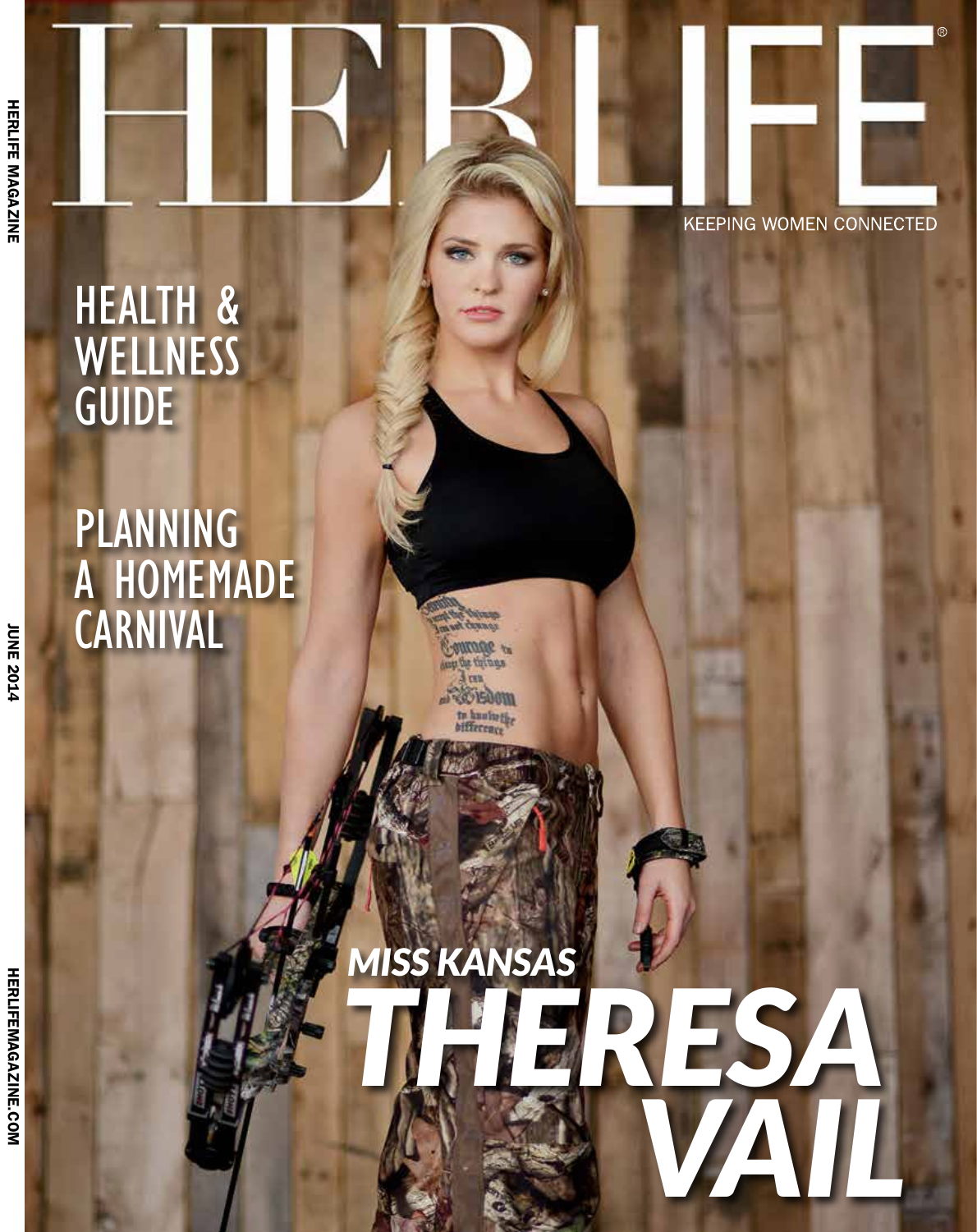## slow food movement

by hope e. ferguson

or as long as humans have lived, whether we have been hunters and gatherers or resided in agricultural communities, food always had a very short trip from the land to the table. With the industrial revolution and modern wa or as long as humans have lived, whether we have been hunters and gatherers or resided in agricultural communities, food always had a very short trip from the land to the table. With the industrial revolution and modern ways of storing and transporting foods (hello, refrigeration!), the distance between our food shipped north in the winter and fruit ripened off the vine, American consumers had grown accustomed to stringy, flavorless oranges, bland tomatoes and meats raised with hormones and antibiotics, a situation that some believe is partially responsible for the obesity epidemic today (along with our sedentary lifestyles).

Now, with the "slow food," or "farm to table" movement, the opposite is happening. Consumers have grown tired of flavorless food, despite the fact that such food is less expensive to buy. Large factory farms that treat livestock as nothing more than a commodity are repelling more and more people, especially those in the millennial and Gen X demographic, many of whom have adopted a vegan, vegetarian or low-animal-protein diet out of concern for their own health and for the ethical treatment of animals.

Chef Nick Strawhecker, who runs the award-winning Dante Pizzeria

in Omaha, Nebraska, is part of this trend. A young, classically trained chef, he spent his formative years partly in Europe and was impressed by how fresh and immediate food was. He remembers going to an oyster bar with his father and being amazed that the oysters were harvested in the waters that flowed right outside the restaurant. He also began to dislike the feeling he got after eating fast food. He ended up attending culinary school and studying in Italy. He now sources his mozzarella and meat from local organic farmers, and serves only foods that are in season. When fresh tomatoes are out of season, he will use canned before he uses bland, shipped-from-afar tomatoes picked weeks before they are eaten.

The slow food movement began in Rome, Italy, in 1986, "when slow food founder Carlo Petrini led a protest of a McDonald's® opening near the Spanish Steps," explained Rachel Greenberger, who directs Food Sol at Babson College in Babson Park, Massachusetts. Slow food has become synonymous with a "return to honoring and protecting traditional old-ways recipes made the 'slow way' with real, whole ingredients from the earth and by human hands.

"Since the signing of the Slow Food Manifesto in Paris in 1989, the movement has grown to include chapters all across the world,"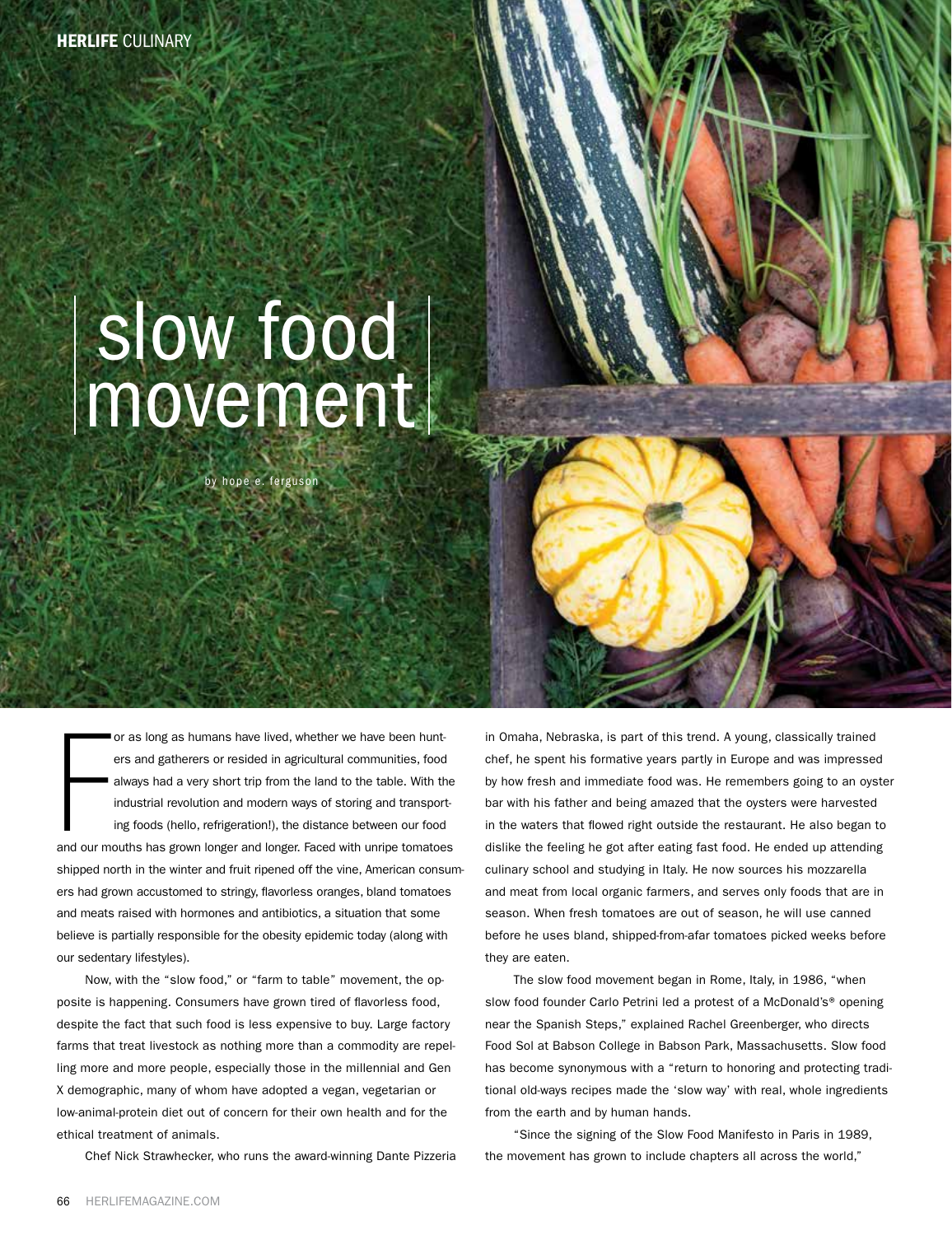Greenberger continued. "In the last five years, with the explosion in interest and demand for organic, local, fair trade/fair wage and humane products, Slow Food International has gotten stronger."

Stacy Bevan, clinical assistant professor in the College of Agricul-

The slow food movement began in Rome, Italy, in 1986, "when slow food founder Carlo Petrini led a protest of a McDonald's® opening near the Spanish Steps," explained Rachel Greenberger, who directs Food Sol at Babson College in Babson Park, Massachusetts.

ture and Applied Sciences at Utah State University, said, "Slow food is available to all for an affordable price, yet supports the farmers who produced it. The industrialization of our food system is driving this trend," she explained. "The emphasis on sitting down and enjoying a homemade meal is being lost. Food preparation and cooking skills are becoming a thing of the past in many homes. Many consumers do not know where their food came from, the path of farm to fork, or how it was prepared. Slow food focuses on restoring this forgotten knowledge, empowering its adherents." Kerry Dunnington, author of *Planet Kitchen Table: Recipes for a Sustainable Future in Food*, added, "Thanks to the exploding knowledge of how diet affects health, millions of Americans are turning away from fast, inexpensive and unhealthy food choices, looking instead for farm fresh and home-prepared."

But is slow food affordable? According to Greenberger, "Broadly speaking, fast food is cheaper because the core ingredients–corn, soy, rice, wheat–are heavily federally subsidized, which funds its cheapness. If there were no federal Farm Bill subsidies to mega-farms producing core crops, giving them competitive advantage beyond their economies of scale, then 'fast food' would become more expensive."

In fact, the Farm Bill, technically titled the Agricultural Act of 2014, has undergone a historic change recently as a direct result of this very movement. The bill, signed by President Obama on February 7, 2014, contains provisions for crop insurance for fruits, veggies and organics, known as "nontraditional crops" in the bill, giving these farmers some of the same help and security as the corn and soy farmers that are traditionally subsidized. According to an article in The New York Times, this is due to a historic shift in American eating habits, back toward slow, healthy foods, which has at the same time led to a concurrent drop in childhood obesity rates, the first in years.

A 1974 song by Peter Allen and Carole Bayer Sager contains the well-known refrain, "Everything old is new again." When it comes to slow food, surely nothing could be truer. HLM





**LEAWOOD** 11563 Ash St. 913-948-6800 **DOWNTOWN** IIII Main St. 816-994-3350

Raising the bar on gourmet fast casual, ingredient restaurants use only the freshest products for our guests to create their own custom salads, pizzas or signature breakfast items. Enjoy the summer sun on our patio. Happy hour specials Monday though Friday.

#### Can't decide on one of our Chef-inspired creations?

No problem, be choosy! Pick from any of our fresh toppings to create your own salad, pizza, burger or sandwich. Customize your omelet, waffle or pancakes. Also, be sure to ask your store about gluten free options.

#### Catering at Ingredient

Ingredient restaurants also cater, offering a wide selection of flavorful options to fit all of your needs on our Catering Menu.

Visit our website for menus co hours of operation: ingredientrestaurant.com

FOLLOW US ON FACEBOOK

OAK PARK MALL 11509 W 95th St. 913-438-6622

PLAZA 4807 Jefferson St. 816-994-3393